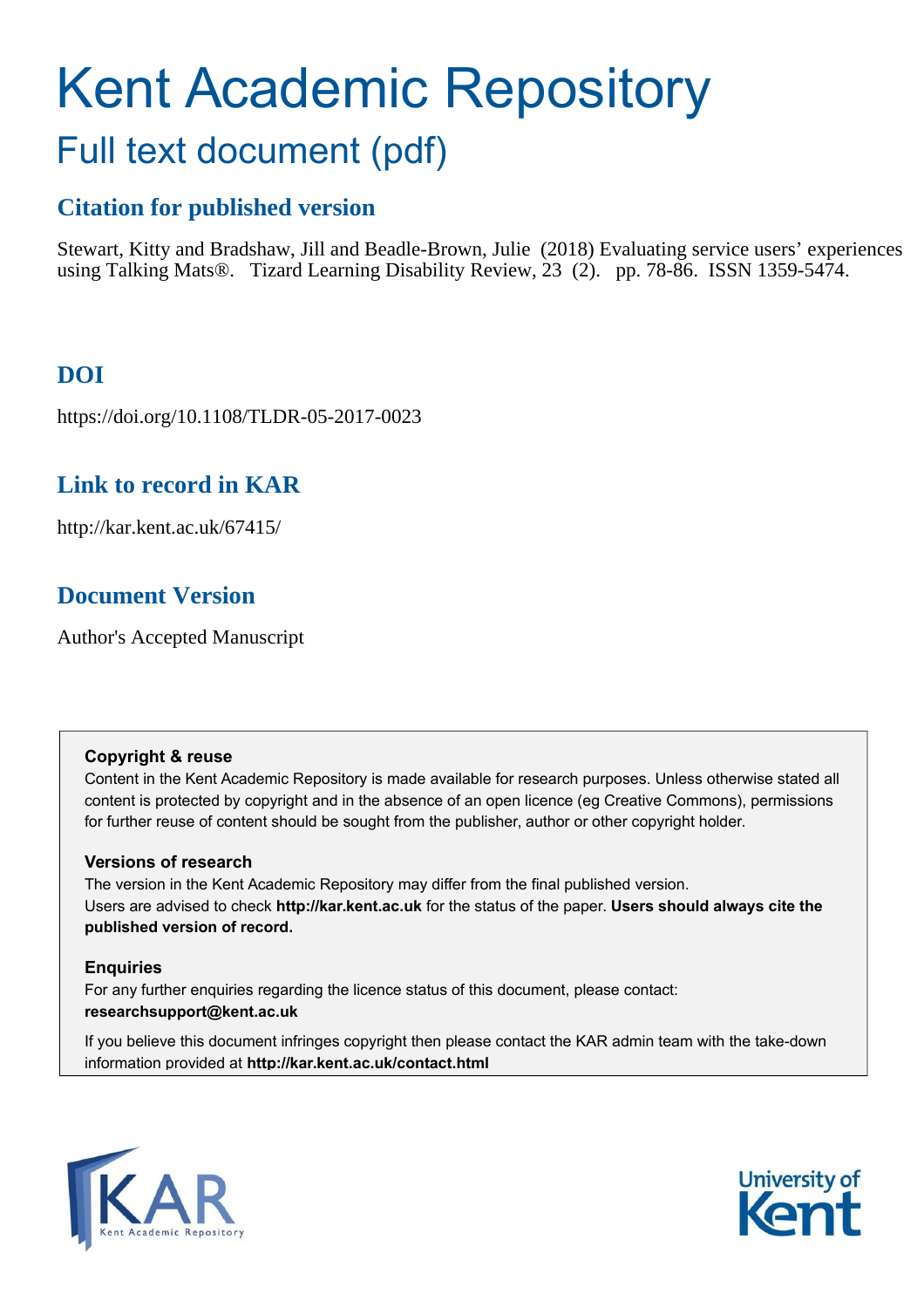# **Evaluating service users' experiences using Talking Mats™**

#### **Introduction**

When considering quality of life (QoL) for people with intellectual and developmental disability (PWIDD), Schalock et al. (2002) conceptualised it across eight domains: emotional well-being, interpersonal relations, material well-being, personal development, physical well-being, selfdetermination, social inclusion and rights. They suggested that when measuring QoL, both objective (externally measureable, sometimes using valid and reliable tools) and subjective (that is the perceptions and satisfaction of the individual) measures be used. However, much of the research into QoL for PWIDD has focussed on objective or subjective, proxy rated measures of QoL, likely due to the complexity of formal measures of QoL (Perry and Felce, 2002). Where research has attempted to obtain the subjective views of service users themselves, this has tended to involve more able participants (e.g. Jones et al., 2001).

Mansell and Beadle-Brown (2012, p.39) state that 'lived experience is critical to quality of life' and QoL is influenced by individuals own views and values and experiences, (Schalock et al.., 2002). It is important to consider service user experiences, and self-reports of QoL when considering the effectiveness of an intervention such as person-centred active support (PCAS) on an individual's or group's outcomes. It is likely research in this area has been hampered by methodologies which exclude all but the most verbally able. For example, 80% of people with severe intellectual disability are unlikely to develop effective speech (McLean et al., 1996) and would therefore be excluded from traditional, verbally-based interviews. The communication impairments prevalent in the population of PWIDD make it more difficult for them to voice their views and have their views heard (Murphy and Cameron, 2008).

Talking Mats (TM) provides a symbol-based, structured framework to supporting people's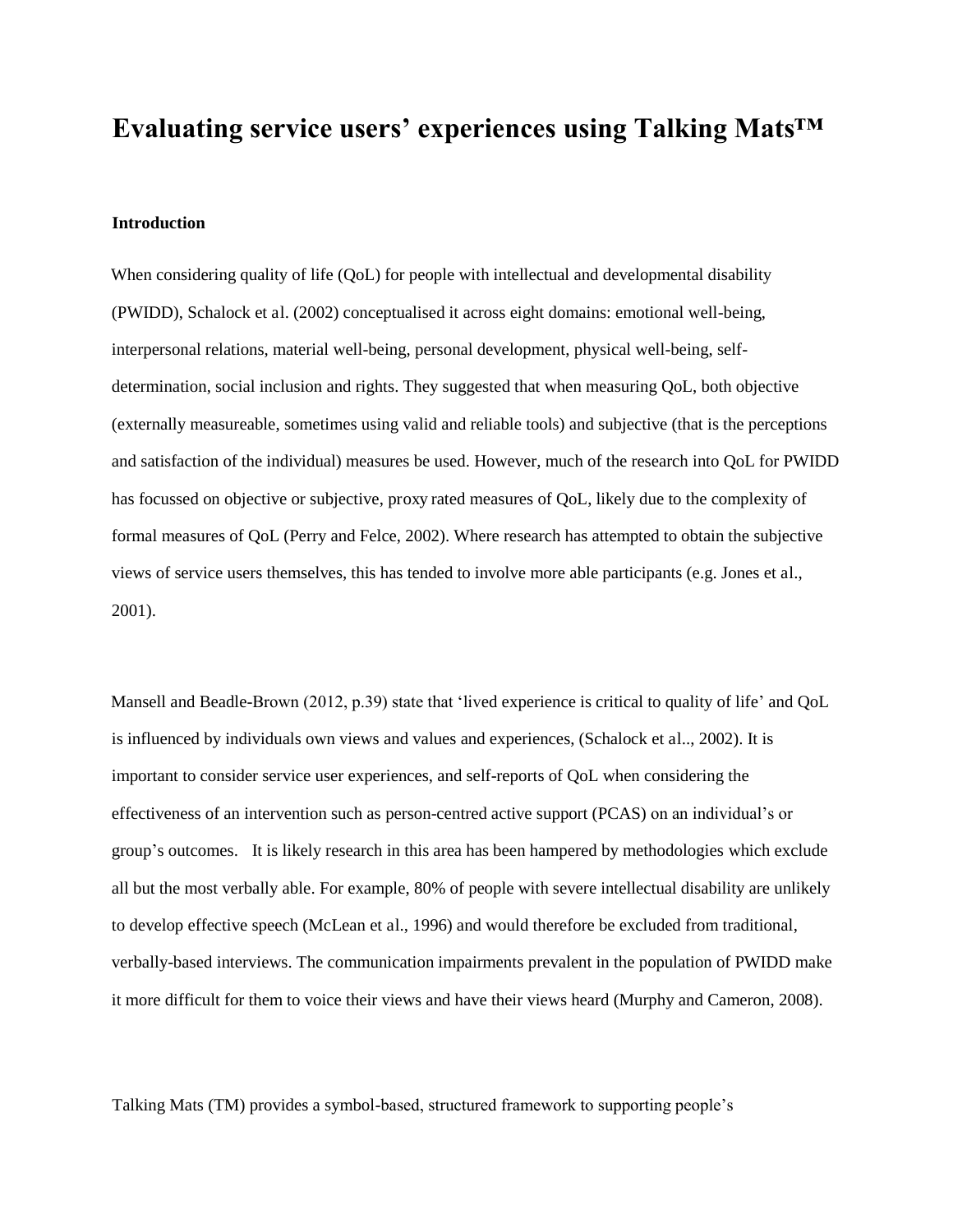communication (Murphy and Cameron, 2006) and has been shown to be effective in gaining the views of PWIDD whose understanding of verbal language is above a 2, information-carrying word level, (Murphy and Cameron, 2008). TM may also provide a more valid way of gaining the views of PWIDD by overcoming some of the issues of verbally-based interviews. It may shift the power balance (Bell and Cameron, 2008; Murphy and Cameron, 2008), and result in decreased acquiescence (Murphy, 2000). TM employs a relatively simple closed scale, but asks questions in an open manner that encourages elaboration (Stalker, 1998), either verbally or non-verbally. This may explain the findings of both increased quantity and quality of information reported in the research with PWIDD (Murphy and Cameron, 2008). As yet, the use of TM to evaluate PWIDD's subjective perceptions of QoL and quality of support (QoS) has not been widely reported.

The current study aimed to use TM to explore the experiences of individuals living in supported living services during the implementation of PCAS. PCAS focusses on four key principles to guide staff support: 'every moment has potential', 'little and often', 'graded assistance to ensure success' and 'maximising choice and control' (Mansell and Beadle-Brown, 2012, pp. 57-65). Good implementation of PCAS results in more skilled support for PWIDD (Mansell et al., 2002) and improvements in their QoL (Jones et al., 1999) across a variety of domains (Beadle-Brown, 2006) including engagement (Stancliffe et al., 2008) and relationships (Jones et al., 2001). It has generally been found most effective for those with higher support needs (Mansell and Beadle-Brown, 2012).

#### **Methodology**

#### Design

A mixed-methods pre/post study was undertaken. PCAS training was independently implemented by the local Positive Behavioural Support Team with all staff (n=23) working within the target service.

#### Participants and setting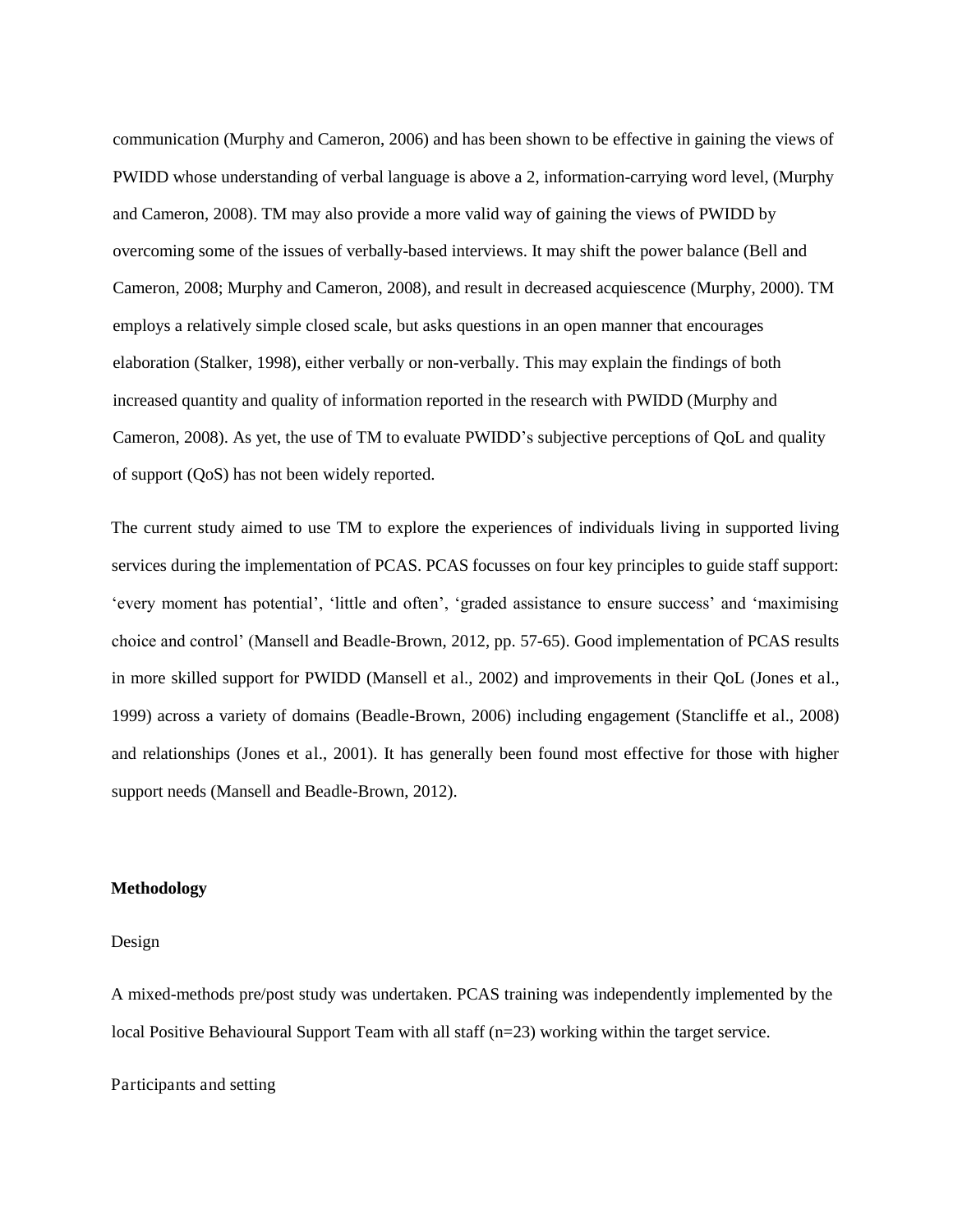The sample of PWIDD (n=27) was identified from one supported living provider. Of these, 15 did not meet remaining inclusion criteria e.g. did not have enough support hours, did not have a learning disability or autism. One participant was excluded on the basis that they did not have adequate comprehension to use TM, two declined to participate and the consultee of one other did not support their participation. Of the remaining eight participants, three participants were living with a partner, genders were equally represented, and ages ranged from 33-76 years, with an average age of 59 years. Participants had moderate to severe learning disability and two had an additional diagnosis of autism.

#### Measures

#### Quantitative measures

The Active Support Measure (ASM), (Mansell, Elliott, and Beadle-Brown, 2005) is an observational measure of quality of support with high levels of inter-rater reliability and internal consistency (Mansell, Ashman and Macdonald, 2003). It evaluates support across 15 dimensions related to providing good active support. Each dimension is scored against a 4 point scale, and an overall % score is calculated.

The Effectiveness Coding Framework (ECF) is an observational measure which scores an interaction across 7 dimensions and provides an overall score, categorizing communication as ineffective (total <21) or effective (total  $\geq$ 21) (Murphy and Cameron, 2008). While subjective, the ECF has strong face validity (Murphy et al., 2010). This measure was used to evaluate the effectiveness of the TMs.

#### Qualitative interviews

TM uses three sets of symbols, a topic, a number of options and a visual scale (see Figure 1). Once the scale has been explained, and the topic introduced, participants are handed a symbol and asked an open question e.g. 'what about cleaning?'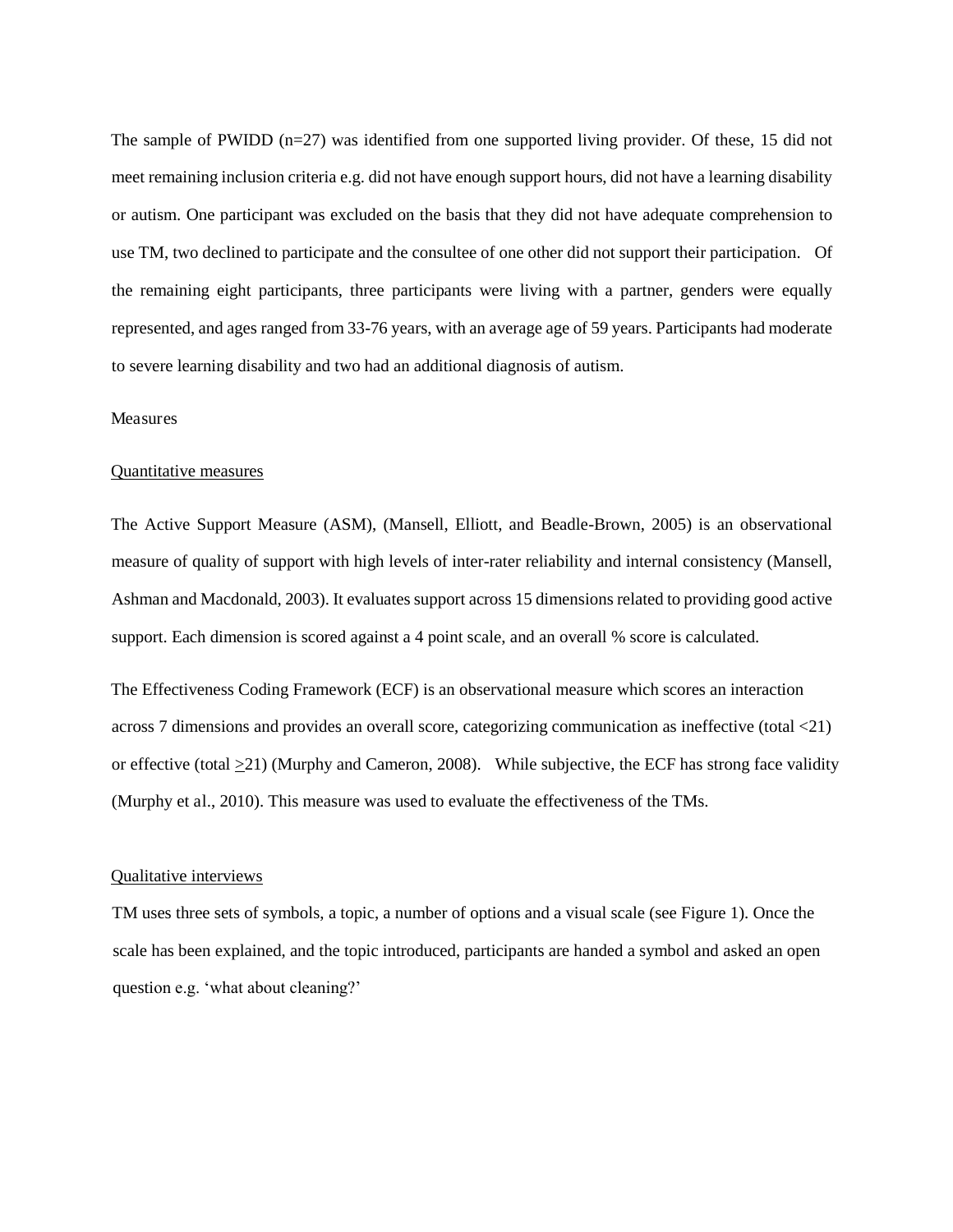#### **Figure 1**

#### **Topic: Activities**



The TM topics and options were informed by published measures and standards (Cummins, 1997a; Schalock et al., 1993; Gitsham et al., 2002). Four topics were developed to measure perceptions of QoL and QoS: a main mat to explore overall satisfaction with QoL ('general satisfaction'), followed by three mats around sub-topics that might be impacted by the PCAS intervention: 'satisfaction with support', 'activities' and 'choice' (see Figure 1 for an example). The TMs were designed to be delivered in this order, with Choice presented last, as it contained the most abstract concepts. Symbol options were tested and piloted with service user representatives. All TM sessions were videod and TMs photographed for later analysis.

#### Procedure

Qualitative interviews and the ASM were carried out prior to PCAS training and, again, 6-12 months after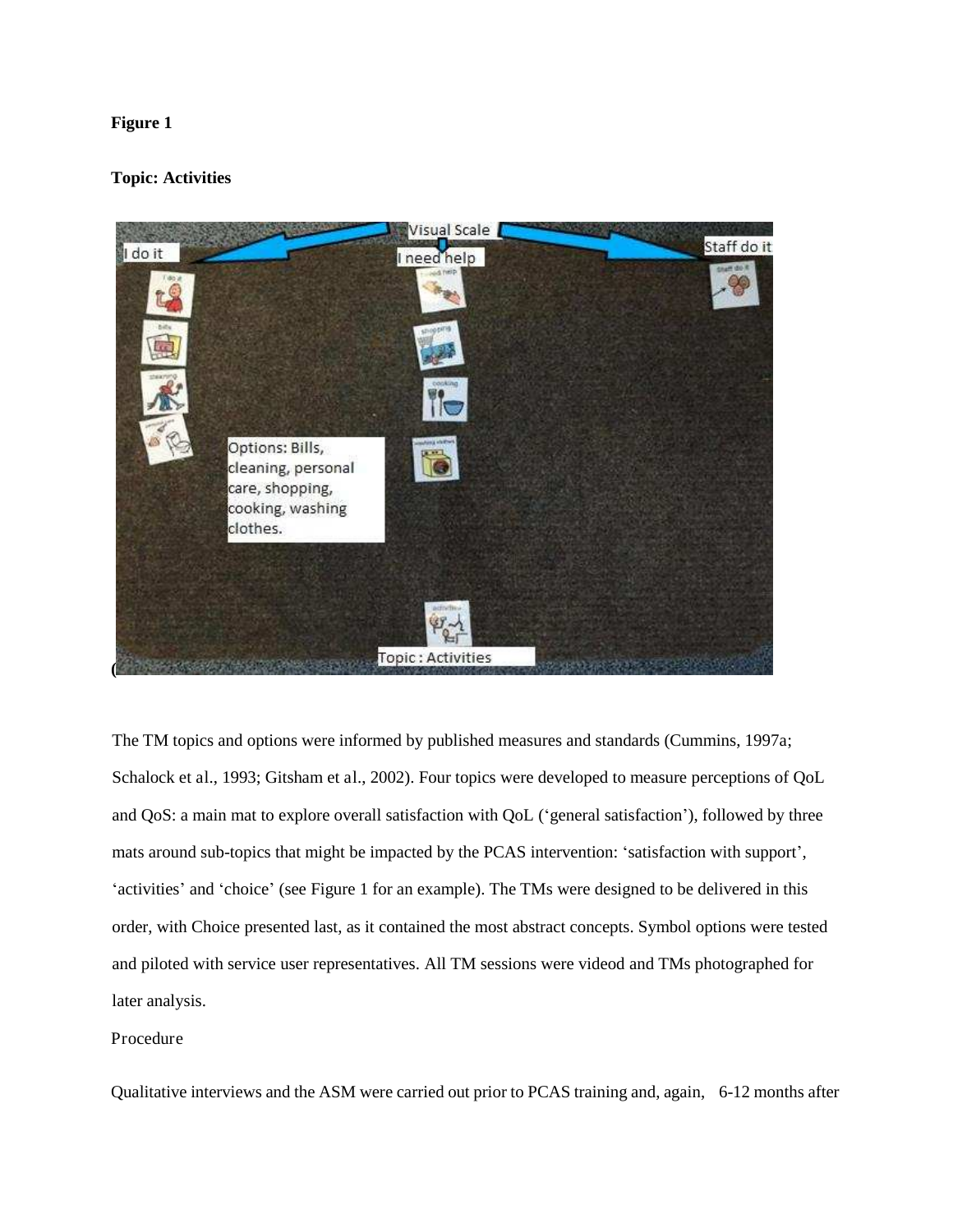the completion of training, to allow new skills to be embedded in everyday practice. Inter-observer agreement for ASM observations was calculated by having a second independent observer during 20% of the observations and averaged 83% prior to the intervention (Kappa =.73) and 74% at follow-up (Kappa =.61) - an 'acceptable' level (Aspland and Gardeners, 2003). Observations were completed by a Speech and Language Therapy assistant, experienced and trained in PCAS with the second observer being the first author.

The ECF was used with all of the TM videos by the first author and an Occupational Therapist trained in using TM, and, following a consensus approach (Murphy et al., 2010), 100% agreement was achieved.

#### Ethical approval

Ethical approval was obtained through the University of Kent, and locally within the supported living organisation's own ethics committee. The research was carried out in Guernsey, where the Mental Capacity Act (2005) (MCA) does not apply. However, local policy required that MCA principles were applied. Accordingly, for participants were assessed to lack capacity to consent, the advice of consultees was sought and obtained.

#### Analysis

Interviewing participants who have limited verbal communication produces transcripts that are limited in content. Therefore, a theory-driven analysis (Braun and Clarke, 2006) which closely followed the questions and options presented to participants was used. Videos were reviewed for the process of producing a summary, verbal and non-verbal responses were collated, with the TM photograph, which, given the limited verbal data, provided a more meaningful context to consider responses than transcription alone.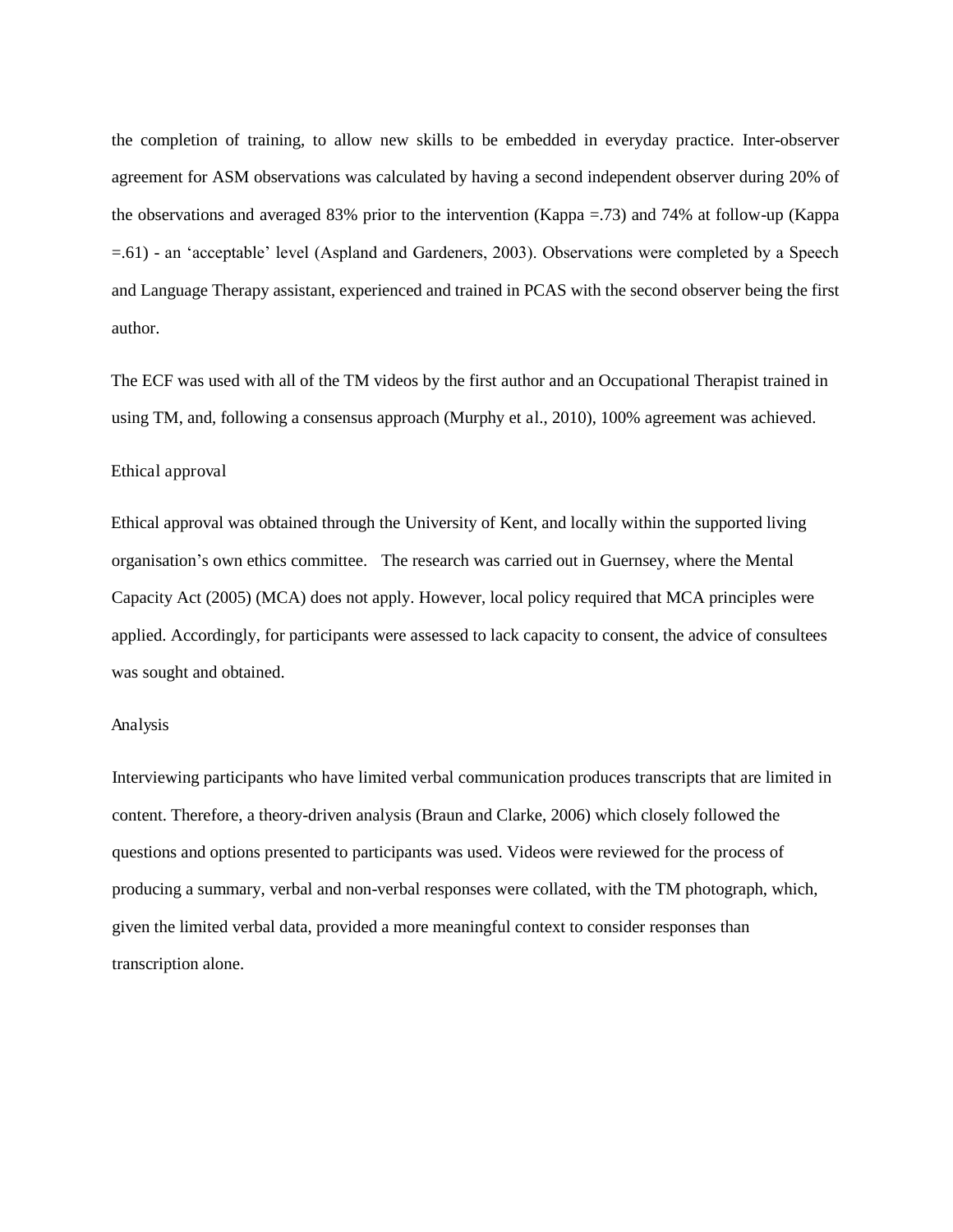#### **Results**

#### Quality of support

Percentage scores on the ASM can be categorised as good (67% or greater), mixed (between 33 and 67%) or weak (33% or less) (Mansell and Beadle-Brown, 2012, p. 68). Pre-intervention, the total average percentage score indicated 'good' PCAS was being implemented (ASM = 68.3%). At follow-up, the average percentage score had reduced to 60.96%, reflecting mixed implementation. However this masks wide variation in ASM scores (from 25% - 88.88% pre- and 16.67%- 91.67% post-intervention). Of the participants where pre and post data was available, ASM scores reduced for three individuals, increased for four individuals and remained the same for one individual.

#### Effectiveness of TM

Although one participant was not able to complete any mats effectively, other participants were able to give their views on at least some topics, using the TMs

One participant was able to effectively communicate on all mats post-intervention, following adaptations to the presentation of the TM (i.e. reducing the top scale to 2 points, and placing the items for the individual, at their direction, due to their physical disability). Although not yet directly evaluated in research, there is some suggestion from recent studies that there may be practice effects when using TM (Collard et al., under review). This may also have contributed to improved effectiveness post-intervention.

#### Interviews using TM

The results are reported under the main and sub-topic headings: general satisfaction, satisfaction with support, independence and choice. Within each of these topics, participants reported both positive and negative aspects pre- and post-intervention. The overall patterns of response prior to intervention will be outlined first with examples, and any differences after implementation of PCAS then described.

#### General satisfaction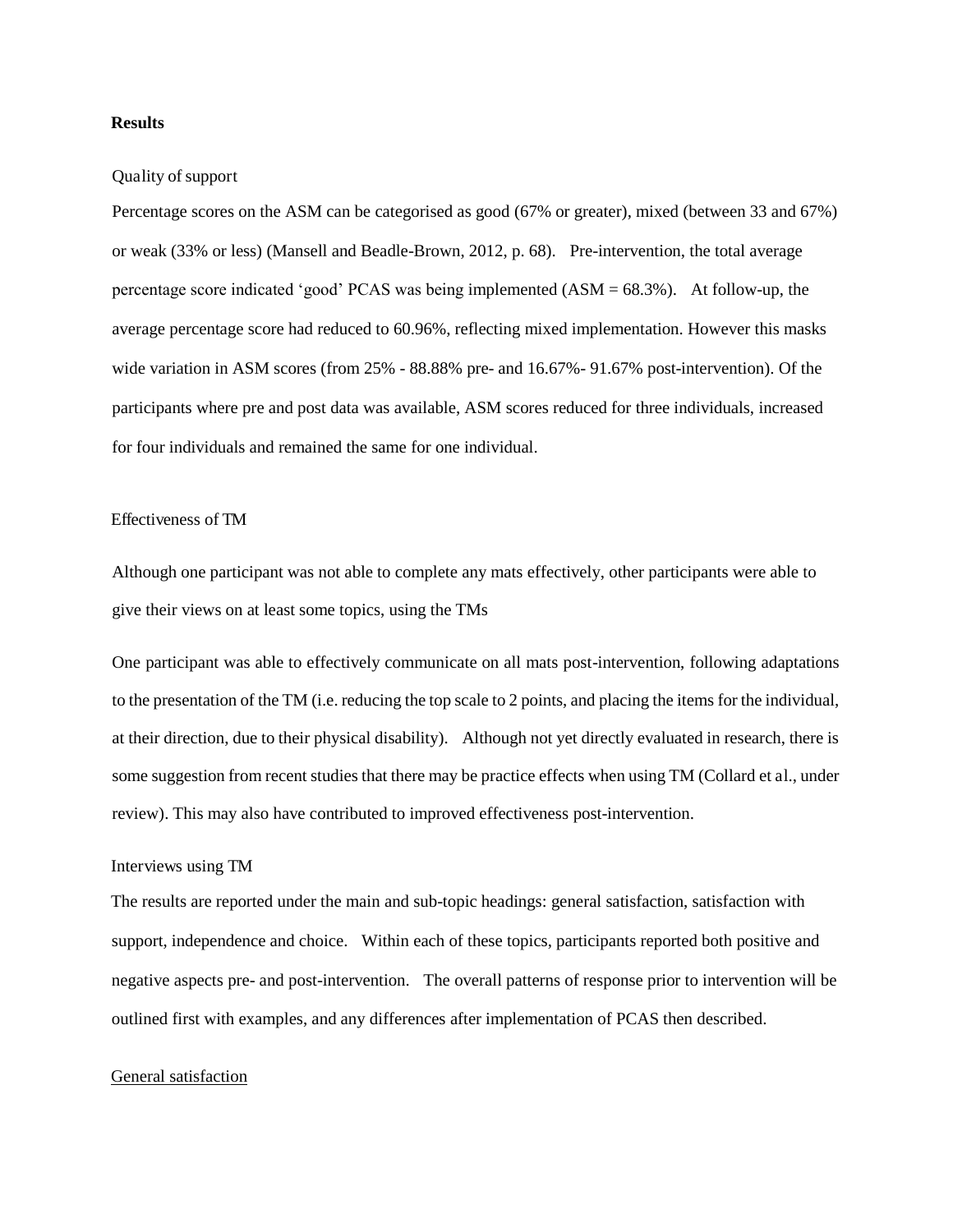Participants reported high levels of general satisfaction on the main TM with the majority of items placed positively. Participants elaborated on TM options occasionally with single words, or short phrases and non-verbally, through body language and facial expression, indicating that they were positive about aspects of their life like health:

'health aright' (P4). And activities like writing:

'writing' (smiling) (P1).

After the intervention, one participant had moved house (support continued from the same team) and now placed their home option positively and expressed happiness non-verbally:

(placed positively, smiling and clapping) (P8).

After intervention, some participants also expressed satisfaction with aspects of their lives with which they had previously been dissatisfied but they were not able to elaborate further.

All but one participant expressed dissatisfaction with some aspect of their lives on the main TM. For example, some participants were unhappy with their activities at home such as watching television:

'watch TV', (stopped smiling, looked at TV, placed item on TM centrally, but slightly towards negative end) 'not alright' (moved item to negative end of the TM scale) (P1).

 Participants were dissatisfied with personal relationships, expressing this both verbally and through placement of the symbol on the mat e.g. when talking about friendships:

[asked 'have you got friends?'] 'no' (looked unhappy, placed symbol in negative column) (P3)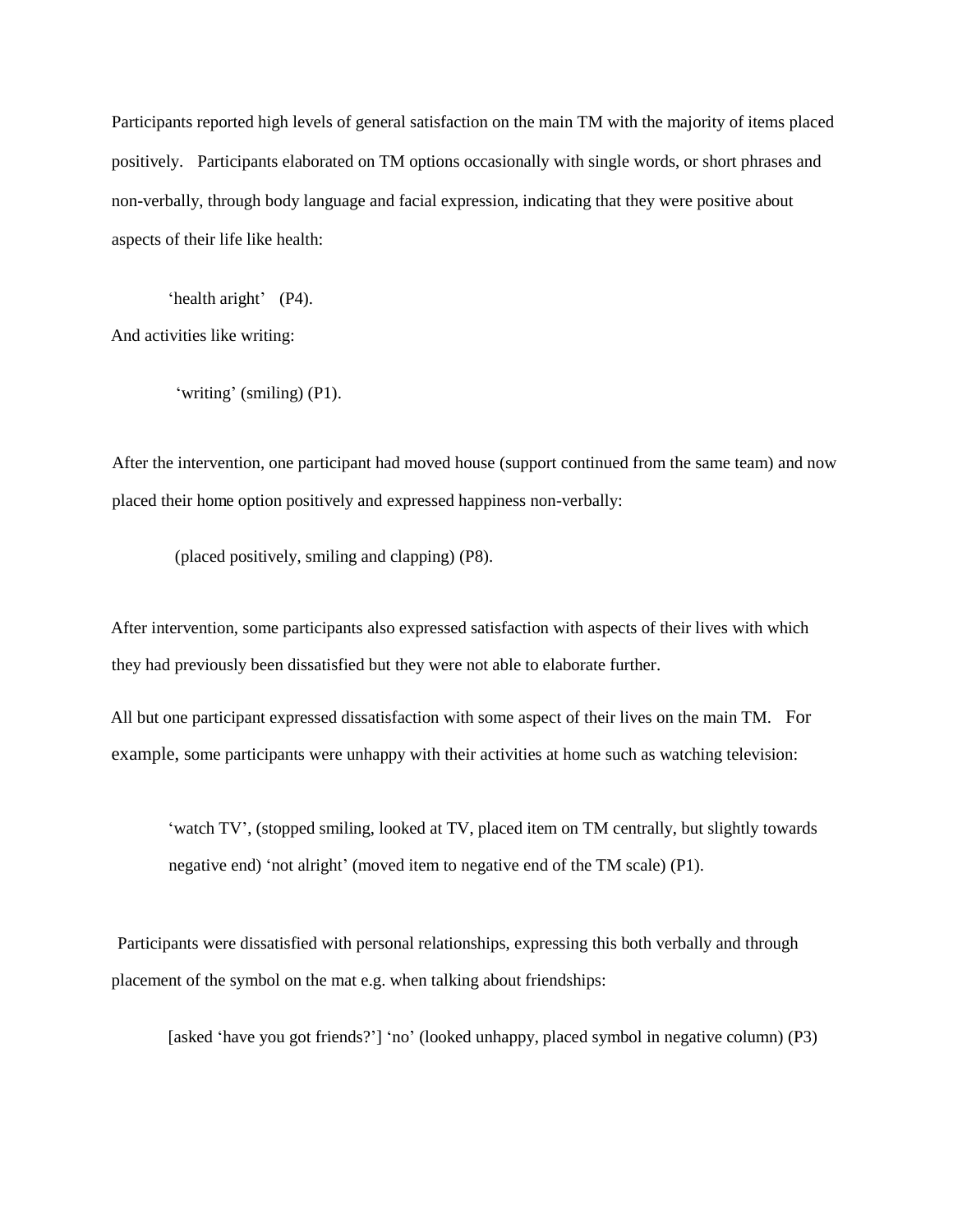When discussing their families, participants placed TM items negatively and clarified with comments why they were dissatisfied e.g. because they had no family:

'I ain't got family' (P6).

 After intervention, participants expressed increased dissatisfaction across some topics e.g. feeling less safe in the community after a specific incident:

'not happy, something happened' (P7).

Satisfaction with support

The majority of participants placed the Staff option in the positive column on the main TM 'General Satisfaction'. Participants made few comments but did specify for some options why they were placing them positively e.g. because the visual aids used by staff helped them know who would support them:

'I've got my picture board every day, that makes my life happier' (placed positively) (P7).

Although general satisfaction was relatively high on the main mat, some important patterns emerged from responses on the sub-mat 'satisfaction with support' which indicated dissatisfaction with the style some staff used to support people. In particular, there was a sense that some staff could be overly directive and/or intrusive in their style of support, and post intervention, participants experienced this as being treated badly.Participants indicated these issues were about specific staff, not the staff team as a whole e.g. by describing the problem and then qualifying it:

'they're too bossy, one or two people' (P5).

Participants seemed more tentative and uncertain about reporting dissatisfaction:

[Spoke very quietly, barely audibly] 'mean to me when talk to me' [asked 'did you say they were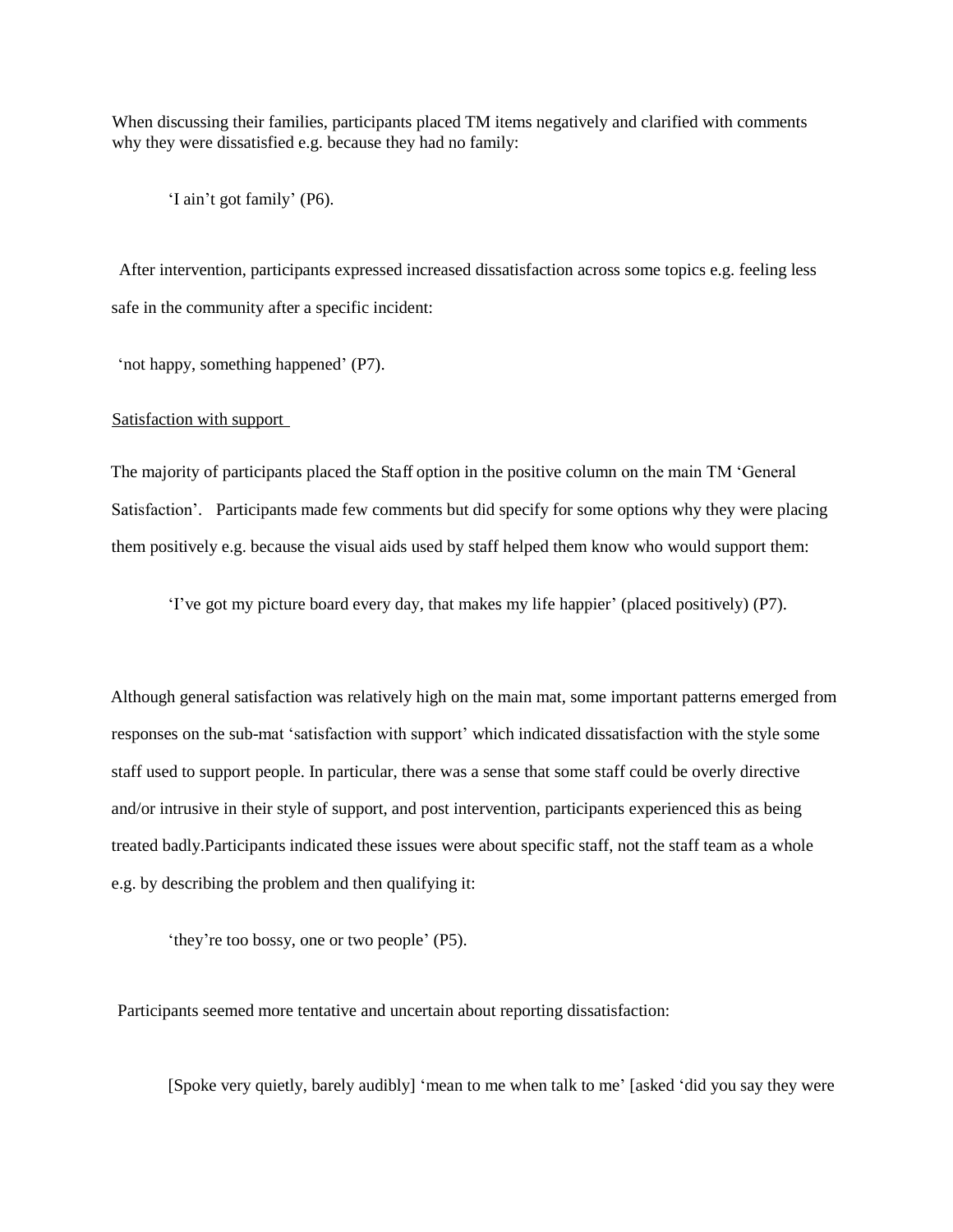mean?'] (nodded, looked towards door where staff voices could be heard, placed positively, looking at negative end of scale) 'I don't know' (P2).

Post intervention, all participants expressed satisfaction with the availability of staff and in general, expressed more positive views about the symbol '*How staff talk to you'.*

 After intervention *'*How staff treat you*'* was now rated more negatively, and this was supported by participants' comments e.g. describing feeling treated badly:

'treat me rubbish' (P4).

#### **Activities**

On the sub-TM Activities, participants both placed items and verbally presented themselves as capable e.g. independently doing activities of daily living like housework and clothes washing:

'me, I cleaning, I do it myself' (P3).

[laundry option] 'I do that myself' (P7).

Participants identified themselves both as getting and needing help. One participant described receiving help from staff with housework and giving staff help with the laundry:

[Cleaning option] 'I have a hand with that as well'.

'help them' (pointed to I need help part of scale.) (P7)

Half the participants reported at least one activity of daily living being done for them by a range of different people both paid and unpaid e.g. support staff doing their cooking for them: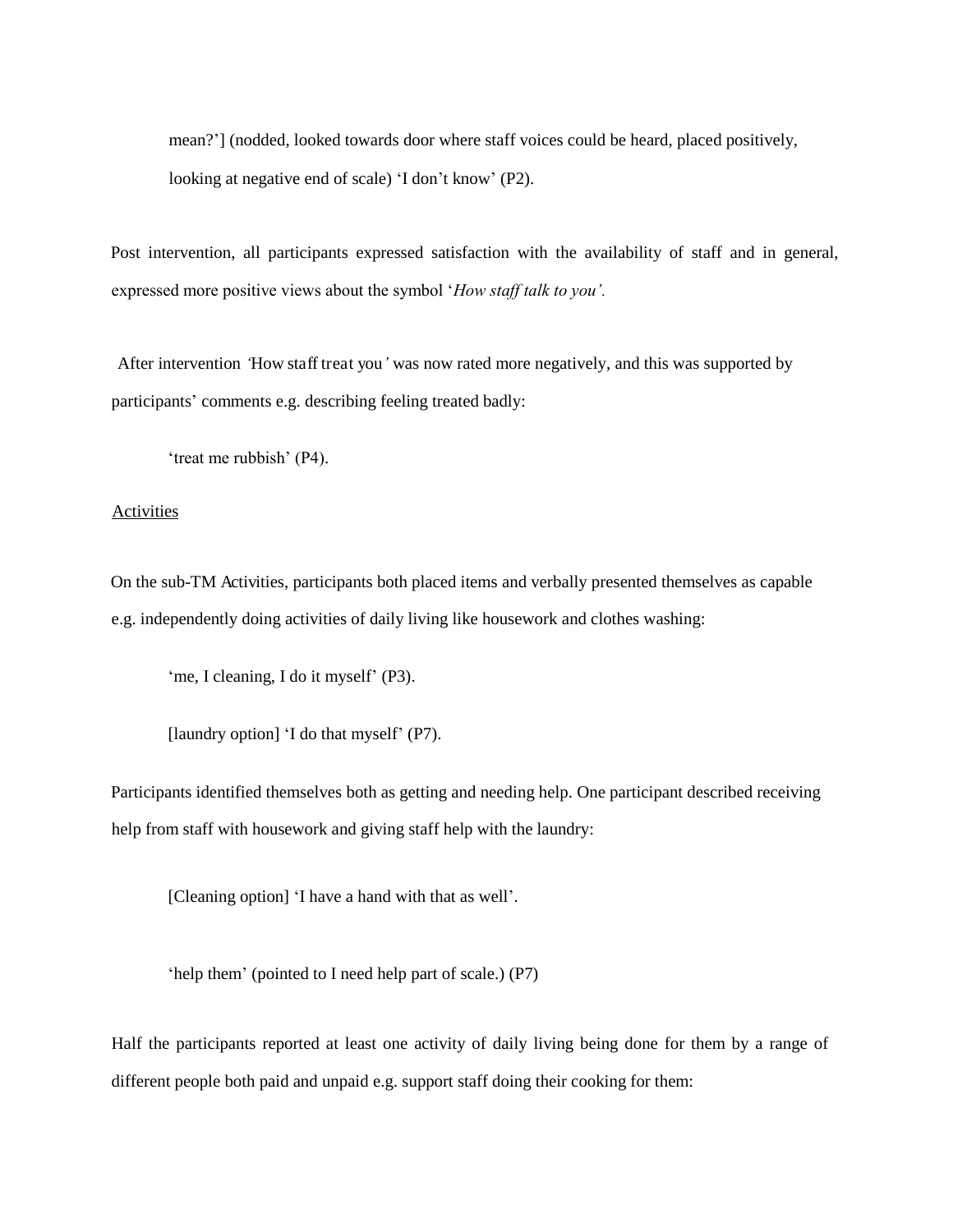'cooking is staff' (P4).

A pattern emerged for the three participants who completed the sub-TM Activities before and after the intervention, indicating they were receiving more help to do things with fewer activities being done completely for them by someone else.

#### Choice

There were very limited verbal responses within the Choice sub-TM to support placement of options on the mat. However, all of the participants reported 'choosing staff' was done for them e.g. by the staff themselves and that this was a part of their role:

'it's on the picture board, staff at {name of base} print that for me'; 'they print the picture board to give to me, that's their job' (P7).

Participants represented themselves as having and making choices, which included larger life decisions, and using visual supports to do this e.g. using photos to help choose where they lived:

'they build it before' (placed under 'I choose') 'picture' [asked if they used pictures to choose] 'photo book' (P5).

Smaller day to day choices were also mentioned, e.g. choosing what activities to do at home:

'I choose it' (P1).

One participant also expressed a choice during the main TM on General satisfaction which indicated a sense that they saw themselves as having choices and being able to make plans, i.e. talking about pursuing educational activities: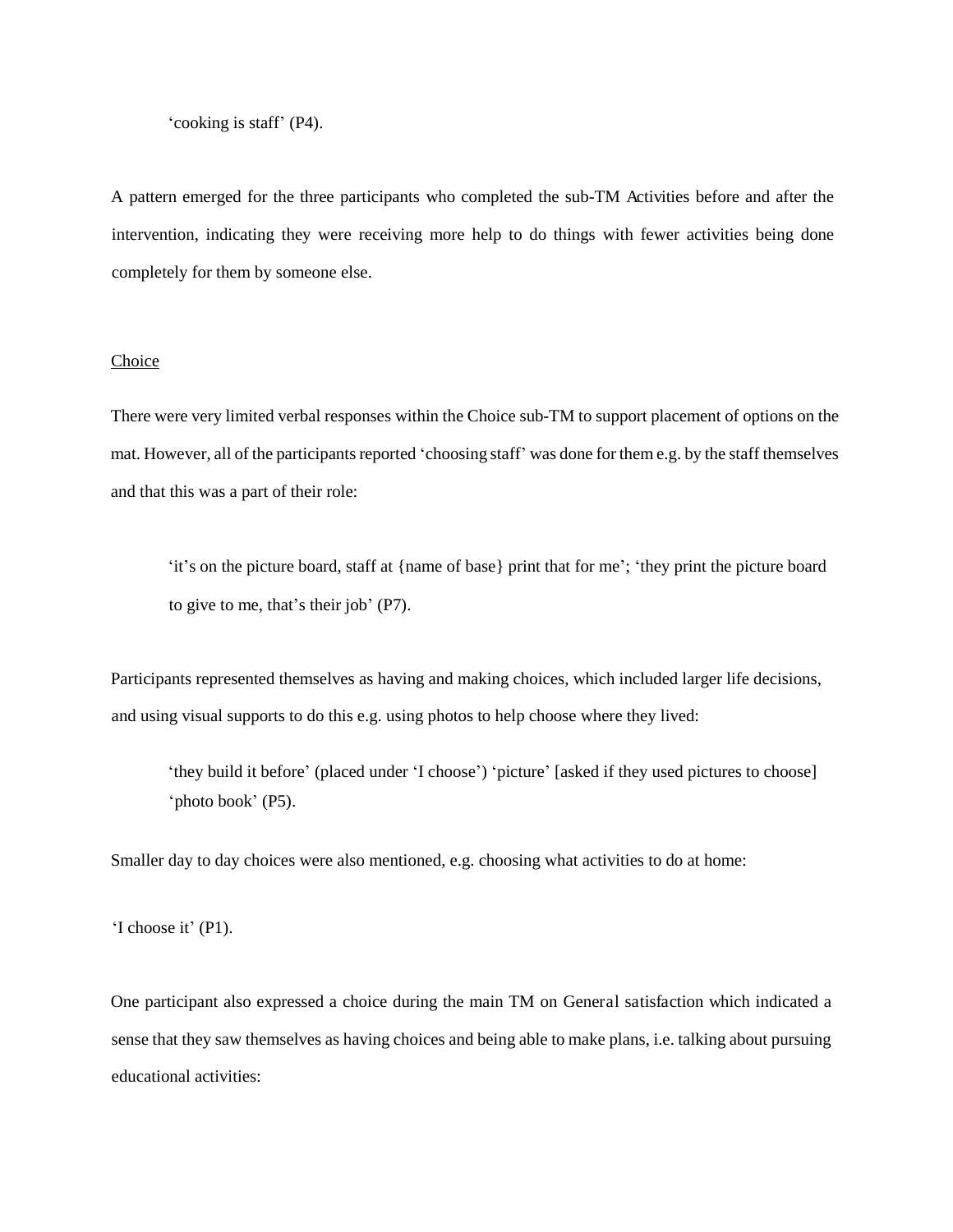'perhaps me go back to night school' (P7).

Post intervention responses were broadly similar. There was some indication that more choices were being made for participants, however they still reported being able to make bigger life decisions e.g. choosing to be living with their partner and smaller day to day life choices e.g. like what to wear:

'I choose my clothes' (P4).

#### **Discussion**

 The literature suggests PWIDD find it difficult to criticise services (Merriam and Beail, 2009) and that TM can help people express dissatisfaction (Bell and Cameron, 2008). In this study, they were able to use TM to express dissatisfaction, supported with verbal responses. Participants' responses were very similar to themes in other studies (Hoole and Morgan, 2011; McVilly, 1995) e.g. specific staff being 'bossy', not listening to participants, and not treating people well. These findings are important, given the value other people with disabilities have placed on staff attitudes and approaches when considering good social care (Gridley et al., 2014) and the emphasis in the literature on developing positive enabling relationships between staff and service users (Mansell and Beadle-Brown, 2012). The ASM results suggested that the quality of support provided was variable both before and after the intervention, with 'poor', 'mixed' and 'good' support being provided to individuals supported within the same service. Participants reported dissatisfaction with aspects of staff behavior related to interpersonal skills and it seems likely that staff who have poor rapport with PWIDD may find it difficult to implement other aspects of PCAS resulting in good QoS only being delivered to 'some people, some of the time' (Mansell et al., 2013).

Participants were able to express dissatisfaction with particular elements of their lives when asked. In this study there were high levels of general satisfaction with staff but some dissatisfaction with aspects of staff behaviour. This suggests the need to ask people about specific elements of their support, especially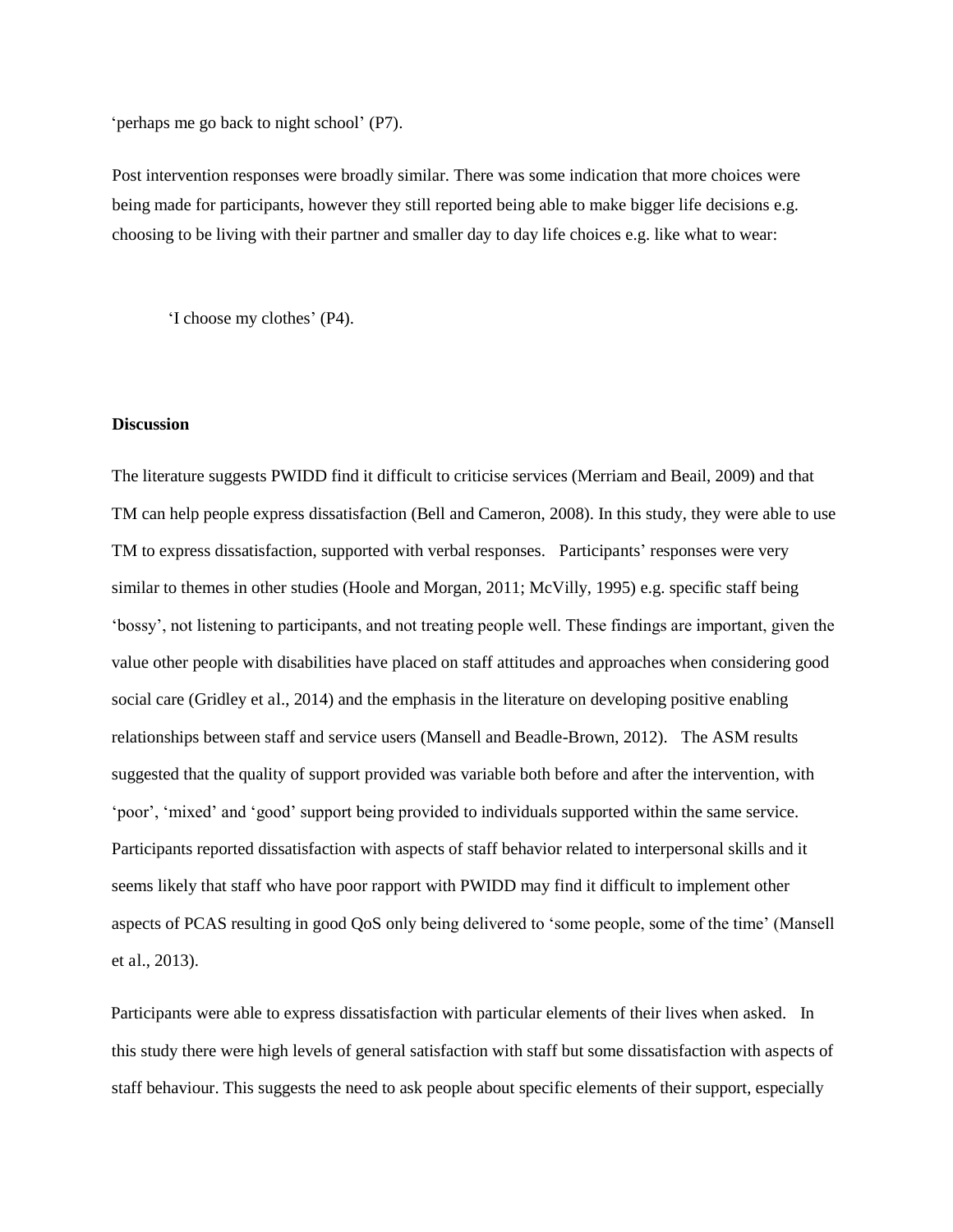when participants are less verbally able and less likely to elaborate spontaneously.

The patterns of responses that emerged are similar to those been found to be associated with reduced satisfaction in studies of other PWIDD e.g. around activities, money, difficulties with people they live with, problems when in the community, their environment and feeling safe (Maes, 2003; McVilly, 1995), problems in relationships and limited social networks (Forrestor-Jones et al., 2006) that can lead to isolation and may be associated with dissatisfaction (Maes, 2003).

Participants reported their involvement in both day to day and larger life choices. PWIDD define selfdetermination partly by their ability to make choices and partly in terms of the presence of environmental characteristics that promote choice making (Shogren and Broussard, 2011). Some participants still experienced some choices being made entirely for them, suggesting staff may need to further develop their skills in supporting participants to make choices where they were unable to do this independently. A major threat to participants' ability to be self-determining could be the overly directive style of support from some staff.

Generalisability is limited in this study due to the small sample size, the older age of participants, and the restricted geographical and service model sampled. Interpretation was also made difficult by the inconsistent implementation of PCAS within the services. Overall, most people experienced mixed support prior to and following intervention.

Despite the methodology including more people with more significant communication difficulties than verbally based interviews used more commonly in qualitative research, one person was excluded due to their comprehension level, and one person was not able to use the TM effectively. This reflects issues highlighted in the literature around using augmentative communication for people with more severe disabilities (Harding, Lindsay, O'Brien, Dipper and Wright, 2010) particularly when some may not yet have reached a developmental level where they are using communication intentionally (McLean et al., 1996). Therefore the views in this study cannot be said to be representative of the whole population of PWIDD. When gaining the views of people with more severe communication problems greater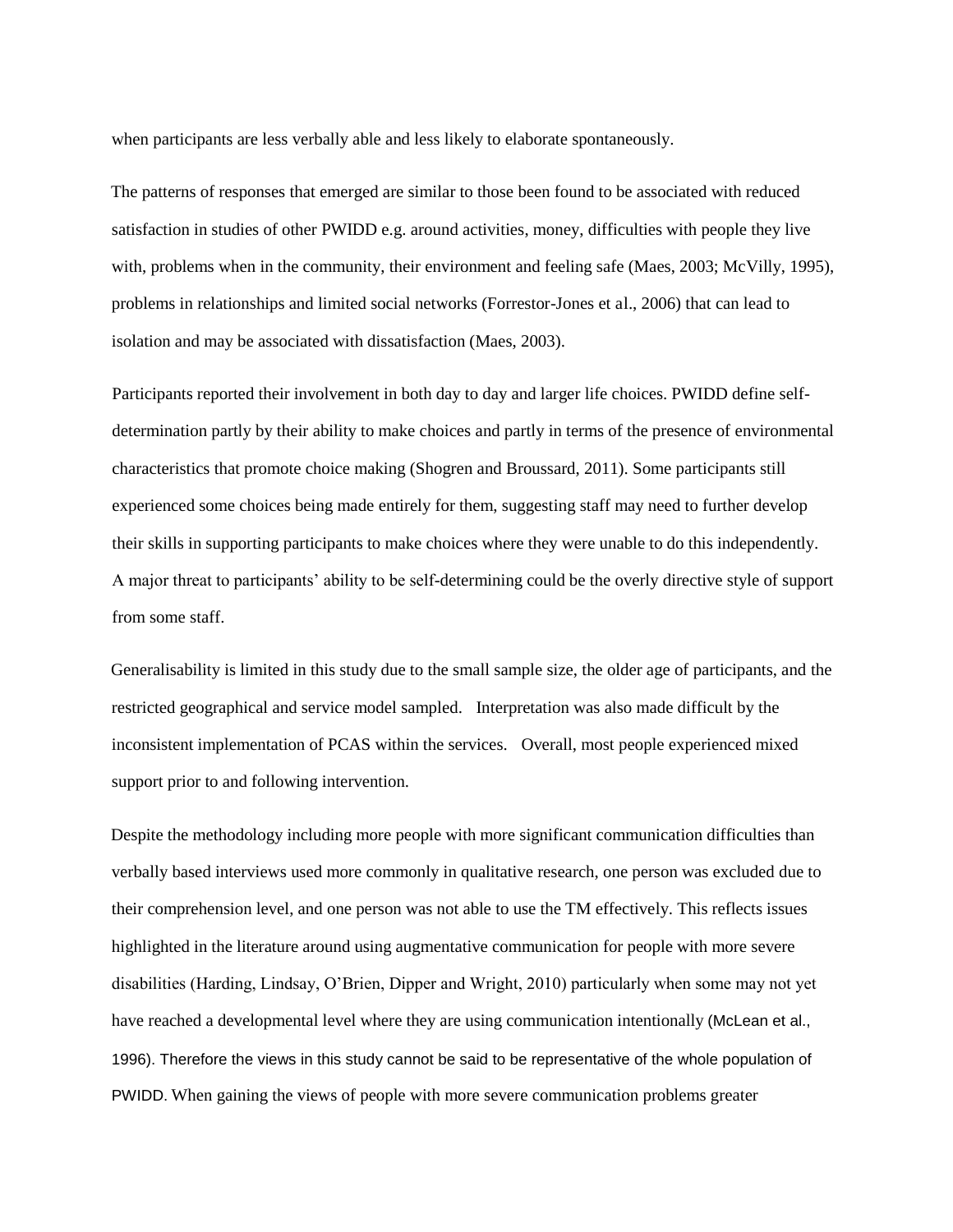interpretation is necessary (Grove et al., 1999) and, while TM is considered to reduce some of these effects, response bias is common in PWIDD.

This study adds to that evidence base that suggests TM can be used effectively with PWIDD. It also suggests older PWIDD can benefit from the use of TM, an identified gap in the literature (Murphy and Cameron, 2008). It has extended the use of TM beyond its current use as a clinical service evaluation (Murphy and Cameron, 2008) to potentially evaluate QoS and Qol in research with participants with limited verbal skills.

These findings contrast with studies using other visual scales to evaluate services (McVilly, 1995) and measure subjective QoL (Cummins, 1997b) which found difficulties with less able participants. This suggests there may be unique features of TM that improve effectiveness of communication. Results for one participant support the premise that PWIDD on the threshold of using TM effectively may be helped to do so through adaptations (Murphy and Cameron, 2008).

 Methodologies and communication tools which enable more PWIDD to have their views heard are of increasing importance in light of the ongoing movement towards participatory and emancipatory research (Walmsley, 2001), national and international standards which emphasize the involvement of PWIDD (Royal College of Speech and Language Therapists, 2013, United Nations, 2007) and legislation which makes reasonable adjustments and inclusive communication a government mandate (Equality Act, 2010; Mental Capacity Act, 2005).

#### **Conclusion**

This study indicates that the use of TM may extend the degree to which less verbally able PWIDD can participate in service evaluation and research. Using TM enabled most participants, with limited verbal skills, to feedback effectively both positive and negative experiences of QoS and subjective QoL. Participants in this study highlighted issues in common with other studies of the views of PWIDD. Participants' responses suggest that QoS would be improved by focussing on relationships and rapport,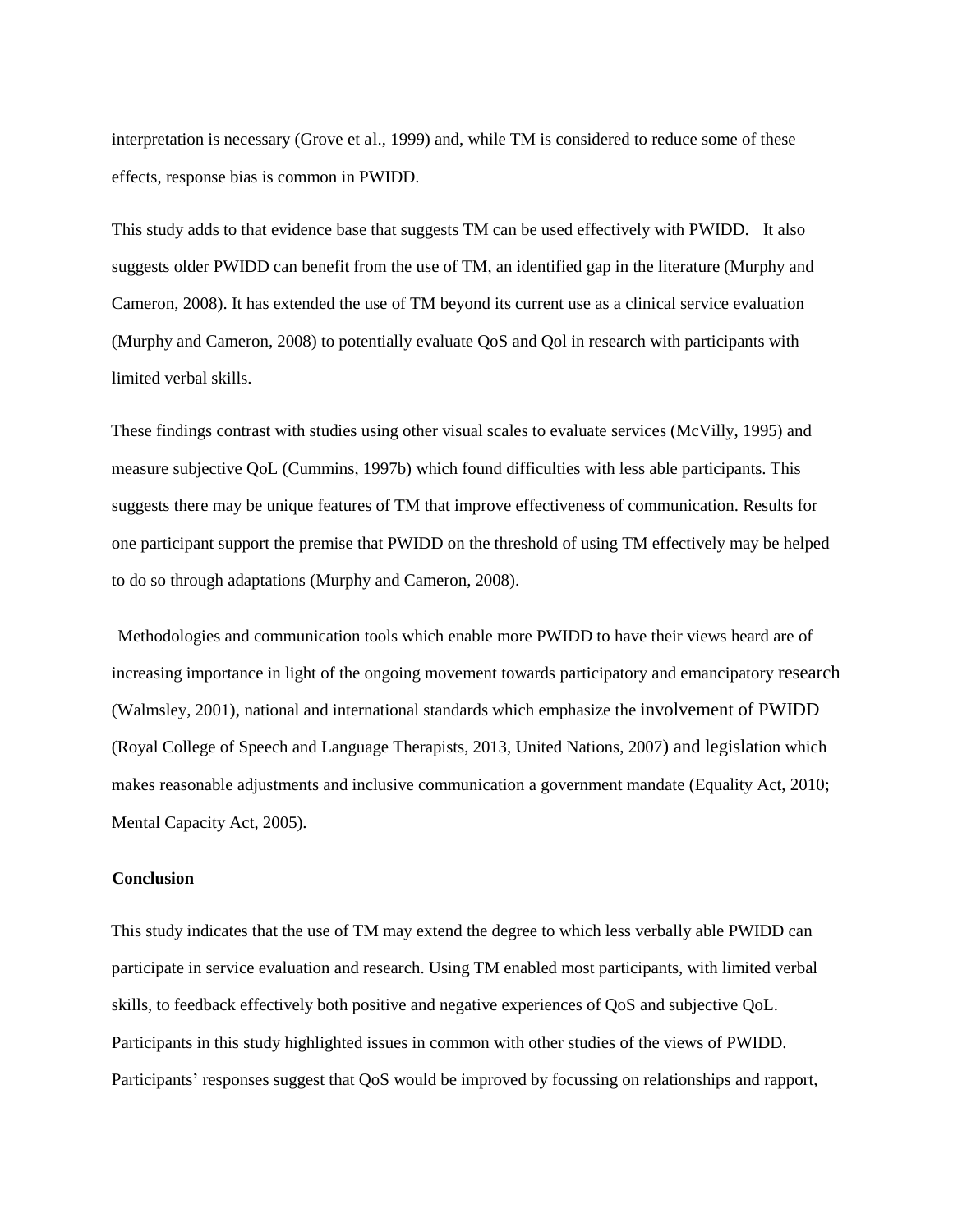and tailoring support to their needs, to maximise self-determination and independence.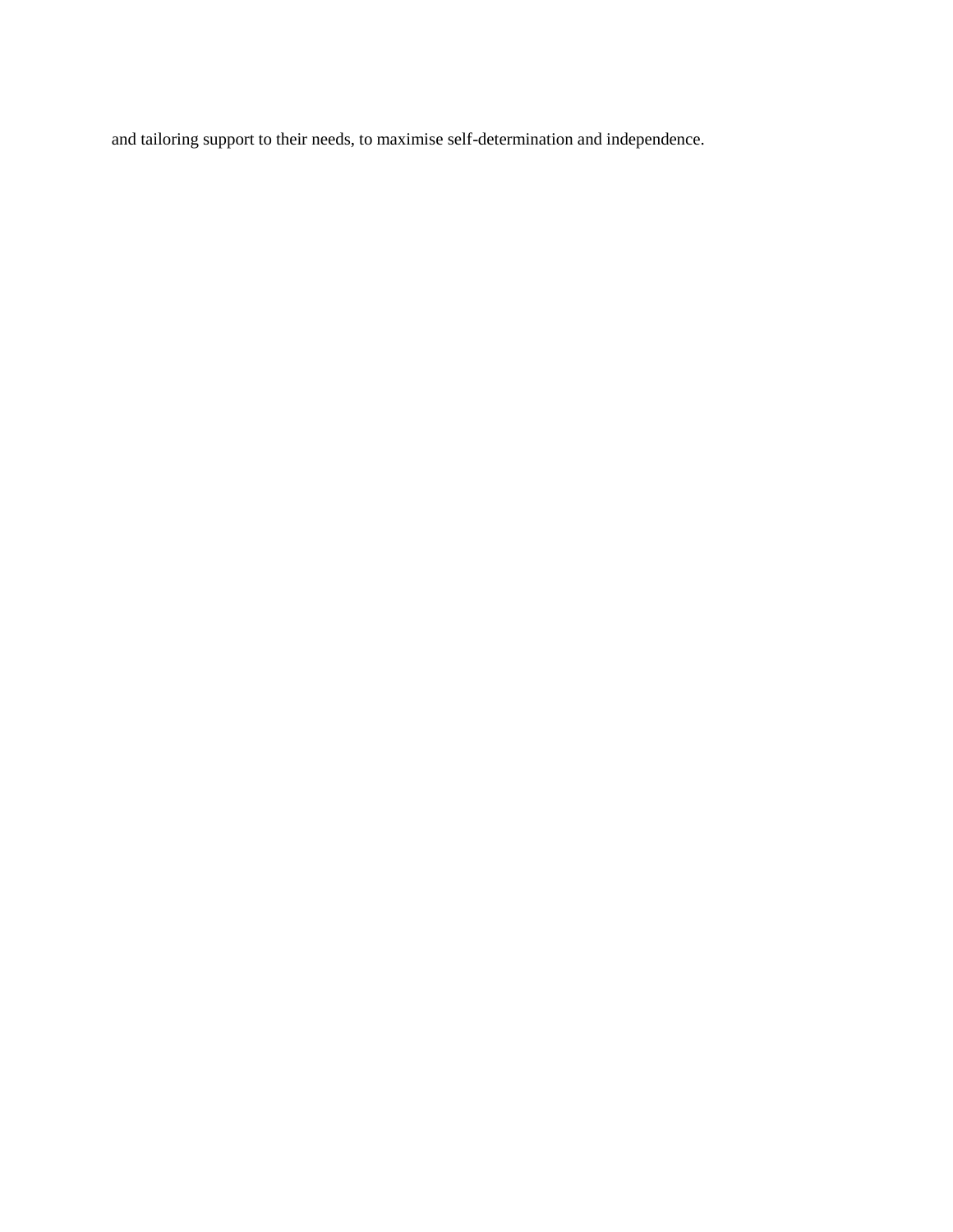#### **References**

Aspland, H. and Gardner, F. (2003), "Observational measures of parent-child interaction: an introductory review", Child and Adolescent Mental Health, Vol. 8 No. 3, pp. 136-143.

Beadle-Brown, J. (2006), "Person-centred approaches and quality of life", Tizard Learning Disability Review, Vol. 11 No. 3, pp. 4-12.

Bell, D.M. and Cameron, L. (2008), "From dare I say…? to I dare say: a case example illustrating the extension of the use of Talking Mats to people with learning disabilities who are able to speak well but unwilling to do so", British Journal of Learning Disabilities, Vol. 36 No. 2, pp. 122-127.

Braun, V. and Clarke, V. (2006), "Using thematic analysis in psychology", Qualitative Research in Psychology, Vol. 3 No. 2, pp. 77-101.

Collard, M., Bradshaw, J. and Forrester-Jones, R. (under review), "Engaging in Drama: a small-scale pilot study exploring the impact of a community theatre group on social networks and inclusion of its members with intellectual and developmental disabilities", Journal of Applied Research in Intellectual and Developmental Disabilities.

Cummins, R.A., (1997a), Comprehensive Quality of Life Scale: Adult (ComQol-A5): Manual, Centre for Australia-Asia Studies, Deakin University.

Cummins, R. A. (1997b), "Self-rated quality of life scales for people with an intellectual disability: a review", Journal of Applied Research in Intellectual Disabilities, Vol. 10 No. 3, pp. 199-216.

Equality Act (2010), The Stationery Office, London.

Forrester-Jones, R., Carpenter, J., Coolen-Schrijner, P., Cambridge, P., Tate, A., Beecham, J., Hallam, A., Knapp, M. and Wooff, D. (2006), "The social networks of people with intellectual disability living in the community 12 years after resettlement from long stay hospitals", Journal of Applied Research in Intellectual Disabilities, Vol. 19 No. 4, pp. 285-295.

Gitsham, N., Kinsella, P. and Hilson, N. (2001), Reach: Standards in Supported Living, Paradigm, Birkenhead.

Gridley, K., Brooks, J. and Glendinning, C. (2014), "Good practice in social care: the views of people with severe and complex needs and those who support them", Health & Social Care in the Community,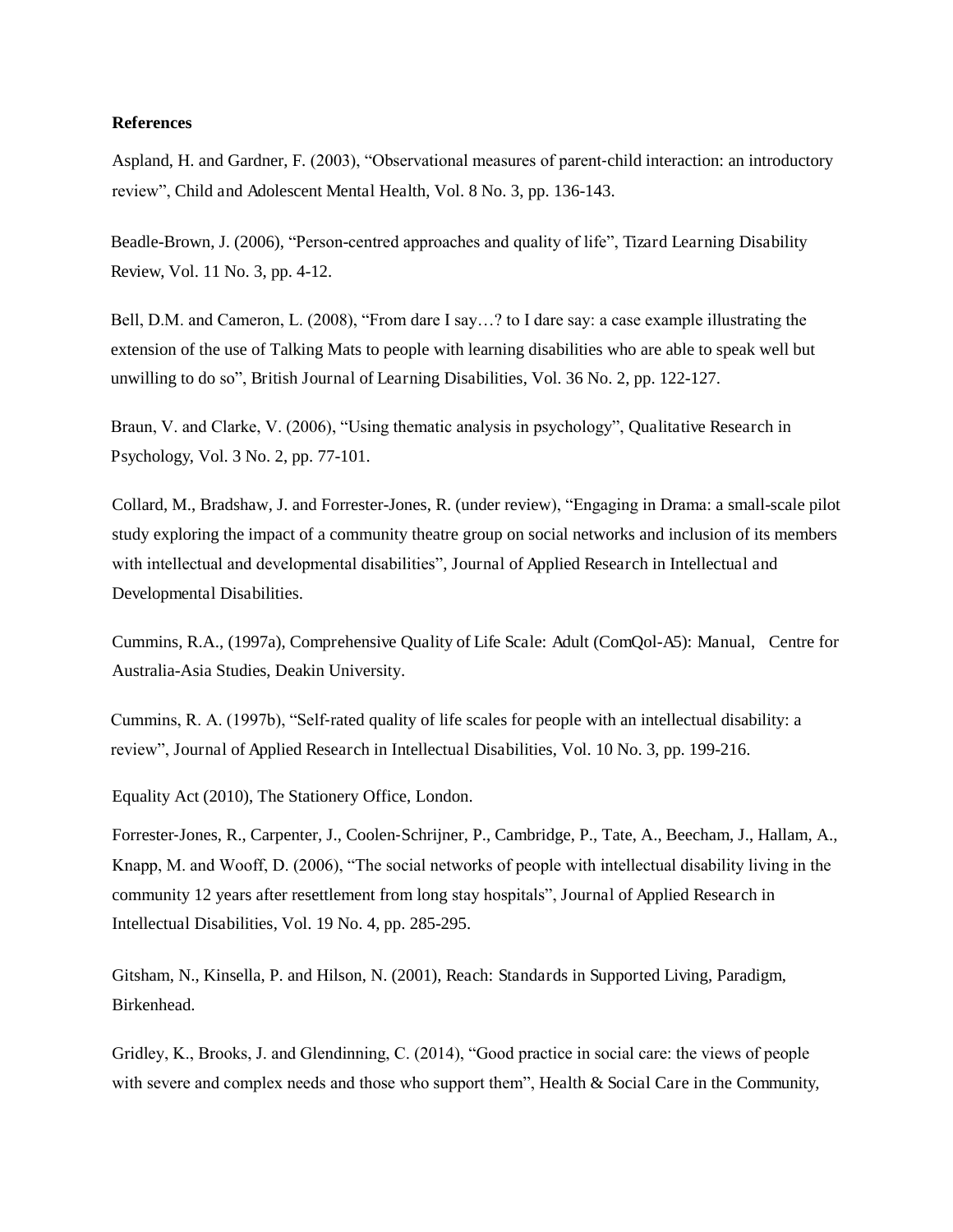Vol. 22 No. 6, pp. 588-597.

Grove, N., Bunning, K., Porter, J. and Olsson, C. (1999), "See what I mean: interpreting the meaning of communication by people with severe and profound intellectual disabilities", Journal of Applied Research in Intellectual Disabilities, Vol. 12 No. 3, pp. 190-203.

Harding, C., Lindsay, G., O'Brien, A., Dipper, L. and Wright, J. (2011), "Implementing AAC with children with profound and multiple learning disabilities: a study in rationale underpinning intervention, Journal of Research in Special Educational Needs, Vol. 11 No. 2, pp. 120-129.

Hoole, L. and Morgan, S. (2011), "It's only right that we get involved': service-user perspectives on involvement in learning disability services", British Journal of Learning Disabilities, Vol. 39 No. 1, pp. 5- 10.

Jones, E., Felce, D., Lowe, K., Bowley, C., Pagler, J., Gallagher, B. and Roper, A. (2001), "Evaluation of the dissemination of active support training in staffed community residences", American Journal on Mental Retardation, Vol. 106 No. 4, pp. 344-358.

Jones, E., Perry, J., Lowe, K., Felce, D., Toogood, S., Dunstan, F., Allen, D. and Pagler, J. (1999), "Opportunity and the promotion of activity among adults with severe intellectual disability living in community residences: the impact of training staff in active support", Journal of Intellectual Disability Research, Vol. 43 No. 3, pp. 164-178.

Maes, B. (2003), "Evaluating quality of support from the perspective of persons with intellectual disabilities: a review", Scandinavian Journal of Disability Research, Vol. 5 No. 3, pp. 224-243.

Mansell, J. and Beadle-Brown, J. (2012), Active Support: Enabling and Empowering People with Intellectual Disabilities, Jessica Kingsley Publishers, London.

Mansell, J., Beadle-Brown, J. and Bigby, C. (2013), "Implementation of active support in Victoria, Australia: an exploratory study", Journal of Intellectual and Developmental Disability, Vol. 38 No. 1, pp. 48-58.

Mansell, J., Beadle-Brown, J., Ashman, B. and Ockenden, J. (2005), A Multi-media Training Resource for Staff to Enable Participation, Inclusion and Choice for People with Learning Disabilities, Pavilion Publishing, Brighton.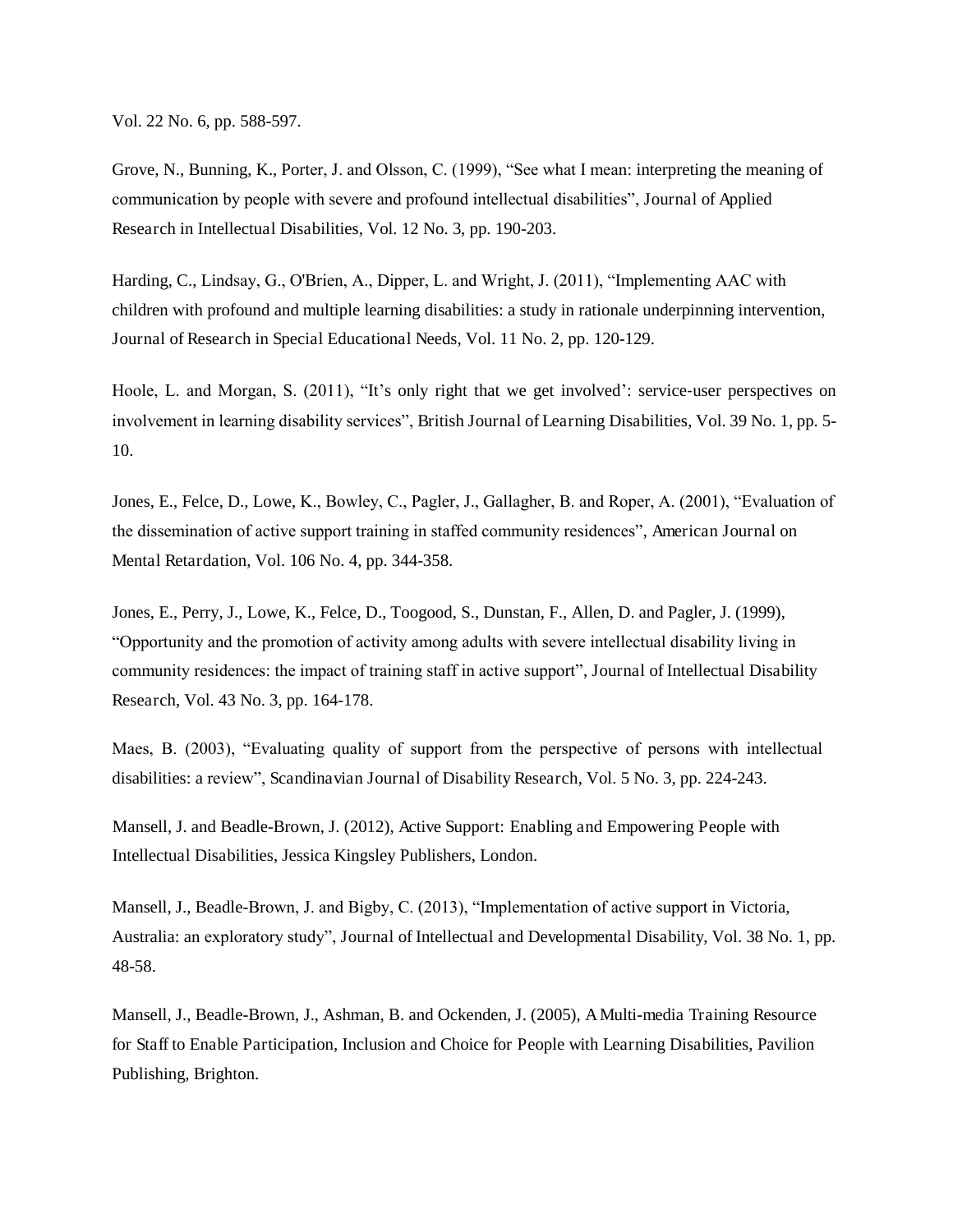Mansell, J., Elliott, T.E. and Beadle-Brown, J. (2005), Active Support Measure (Revised), Tizard Centre, Canterbury.

Mansell, J., Elliott, T., Beadle-Brown, J., Ashman, B. and Macdonald, S. (2002), "Engagement in meaningful activity and 'active support' of people with intellectual disabilities in residential care", Research in Developmental Disabilities, Vol. 23 No. 5, pp. 342-352.

McLean, L.K., Brady, N.C. and McLean, J.E., (1996), "Reported communication abilities of individuals with severe mental retardation", American Journal on Mental Retardation, Vol. 100 No. 6, pp.580-589.

McVilly, K.R. (1995), "Interviewing people with a learning disability about their residential service", British Journal of Learning Disabilities, Vol. 23 No. 4, pp. 138-142.

Mental Capacity Act (2005), The Stationary Office, London.

Murphy, J, (2000), "Enabling people with aphasia to discuss quality of life", British Journal of Therapy and Rehabilitation, Vol. 7 No. 11, pp. 454-458.

Murphy, J. and Cameron, L. (2006), Talking Mats: A Resource to Enhance Communication, University of Stirling, Stirling.

Murphy, J. and Cameron, L. (2008), "The effectiveness of Talking Mats® with people with intellectual disability", British Journal of Learning Disabilities, Vol. 36 No. 4, pp. 232-241.

Murphy, J., Gray, C.M., van Achterberg, T., Wyke, S. and Cox, S. (2010), "The effectiveness of the Talking Mats framework in helping people with dementia to express their views on well-being", Dementia, Vol. 9 No. 4, pp. 454-472

Perry, J. and Felce, D. (2002), "Subjective and objective quality of life assessment: responsiveness, response bias, and resident: proxy concordance", Mental Retardation, Vol. 40 No. 6, pp. 445-456.

Royal College of Speech and Language Therapists, (2013), "Five good communication standards", Available at: [https://www.rcslt.org/news/docs/good\\_comm\\_standards](https://www.rcslt.org/news/docs/good_comm_standards) (accessed 4 October 2017).

Schalock, R.L., Brown, I., Brown, R., Cummins, R.A., Felce, D., Matikka, L., Keith, K.D. and Parmenter, T. (2002), "Conceptualization, measurement, and application of quality of life for persons with intellectual disabilities: report of an international panel of experts", Mental Retardation, Vol. 40 No. 6,